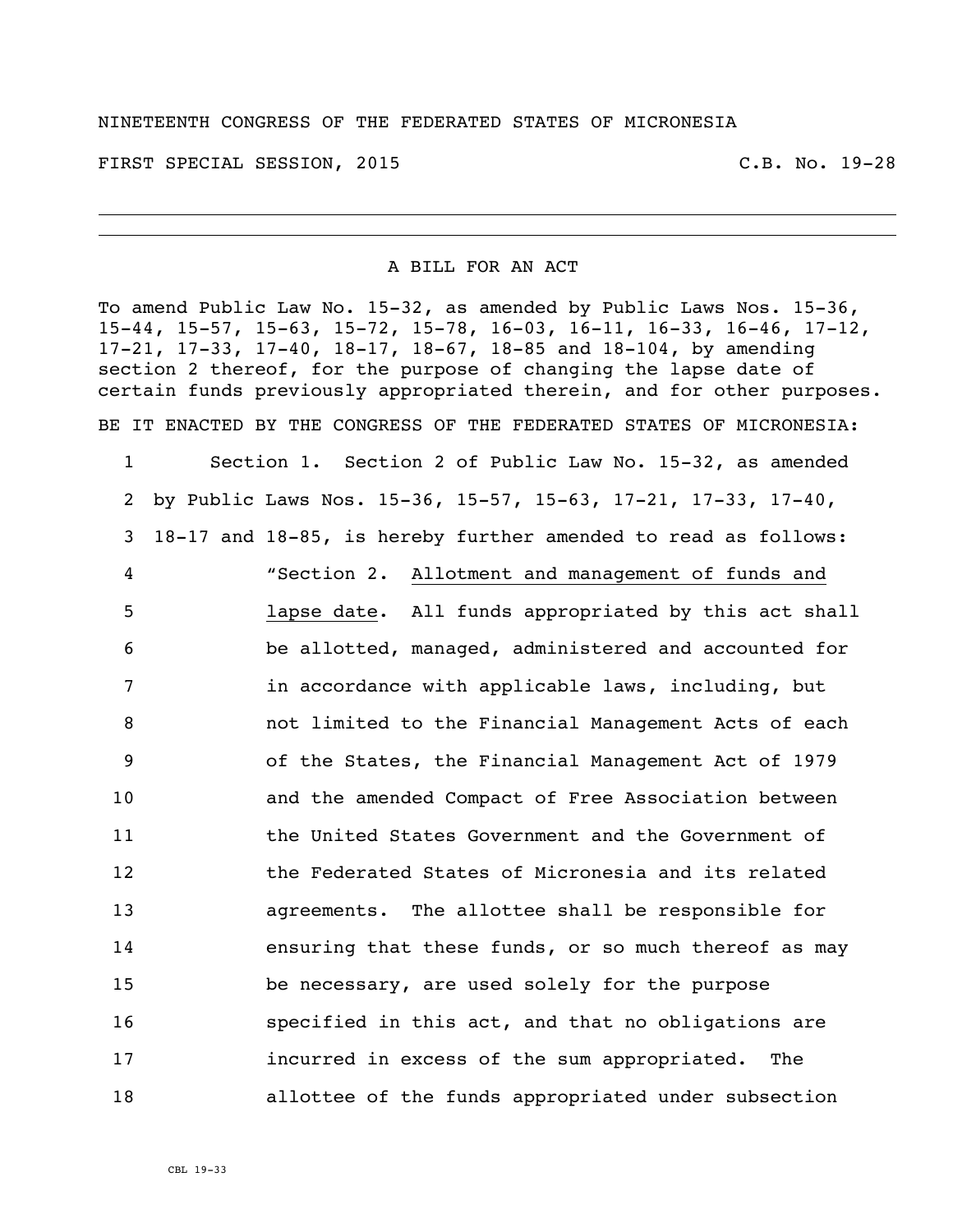(4)(a) of section 1 of this act shall be the Governor of Chuuk State or his designee. The allottee of funds appropriated under subsection 4(b) shall be the Mortlock Islands Development Authority (MIDA). The allottee of funds appropriated under subsection 4(d) of this act shall be the Southern Namoneas Development Authority. The allottee of fund appropriated under subsection 4(e) of this act shall be the Faichuk Development Authority. The allottee of funds appropriated under subsections 1 and 3 of section 1 of this act shall be the President of the Federated States of Micronesia or his designee, EXCEPT THAT the allottee of the funds appropriated 14 under subsections  $(1)(a)$ ,  $(b)$ ,  $(c)$ ,  $(d)$ ,  $(h)$ ,  $(j)$ , (l) and (m) of section 1 of this act shall be the Mayor of Lelu Municipal Government. The allottee of funds appropriated under subsection 4(c) of section 1 of this act shall be the Governor of the Chuuk State. The allottee of funds appropriated under subsection 4(f) of section 1 of this act shall be the Northwest Islands Development Authority (NIDA). The allottee of funds appropriated under subsection (2) of section 1 of this act shall be the Governor of the State of Yap. The funds appropriated by this act shall lapse on September 30, [2015] 2016."

## of 3